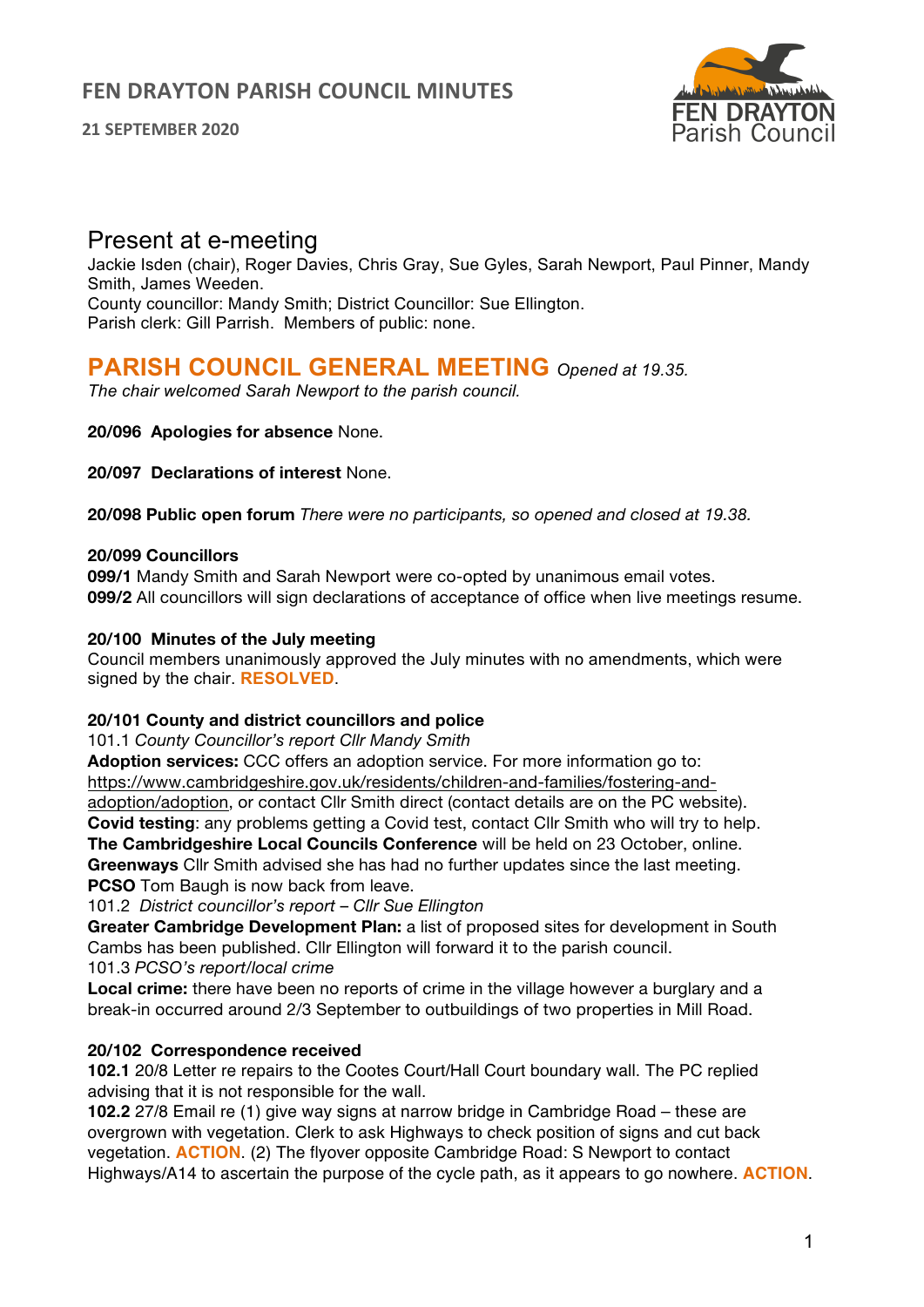



**102.3** 1/9 Email offer of Christmas tree (see 20/005) **102.4** 1/9 Email re tree safety in Daintrees Road (see 20/103) **102.5** 4/9 Email re incorrect diversion signage for Cootes Lane road closure (received too late for PC intervention).

## **20/103 Village matters and maintenance**

Atlas quoted £400 to clear the dead branches from the trees along the playing field in Holywell Ferry Road in October. Council members unanimously approved the quotation. **RESOLVED**. The PC will ask Atlas to check the trees in Daintrees Road when on site (these were dead wooded in February 2020).

Woodland Trust trees are scheduled to arrive 1-20 November. P Pinner offered to take delivery. The clerk will liaise with the Woodland Trust. A planting scheme will be drawn up – clerk to provide information on tree species. **ACTION**.

## **20/104 Pavilion**

C Gray is waiting for an update following a meeting of the football club and will chase. A bill of quantities will be required but working plans with regulations are needed first. G Gray to contact the architect about working plans. **ACTION**. P Pinner to obtain a quote for the bill of quantities. **ACTION**. The clerk will request an update from the Swavesey Spartans re the pile of earth in the recreation ground. **ACTION**.

#### **20/105 Christmas tree/celebrations 2020**

105.1 J Weeden will contact the residents who have kindly offered a conifer for the village Christmas tree. **ACTION**.

105.2 The PC plans to go ahead with a lighting-up ceremony on the first Sunday in December if the Three Tuns' landlord is in agreement. J Weeden to speak to him about it. **ACTION**.

#### **20/106 Updates/actions from previous meetings**

**106.1** New PC website is still work in progress.

**106.2** A14 Legacy Fund: things seem to be progressing. More information should be available by the next meeting date.

**106.3** Flashing school 20 mph signs: were due to be replaced by 18 September. Clerk to chase. **ACTION**.

**106.4** Covid snake: the stone mason who had offered to make a memorial with the stones from the Covid snake put out a message on Facebook for parents to meet him to discuss. It appears there wasn't much response. Some of the stones are in a poor state (eg paint washed off). J Weeden will try to get an update.

**106.5** Operation London Bridge (OLB): The council members unanimously approved the OLB protocol for the PC drafted by J Isden. Clerk to out this on the PC website **ACTION.**

**106.6 Community warden.** The PC is waiting for the outcome of the SCDC meeting scheduled for this Thursday. The chair thanked R Davies for his ongoing work on the project.

## **20/107 Joseph Ellis Foundation Trust**

S Newport volunteered to be the trustee representing Fen Drayton. Clerk to advise Mrs Collison of the JEFT**. ACTION.**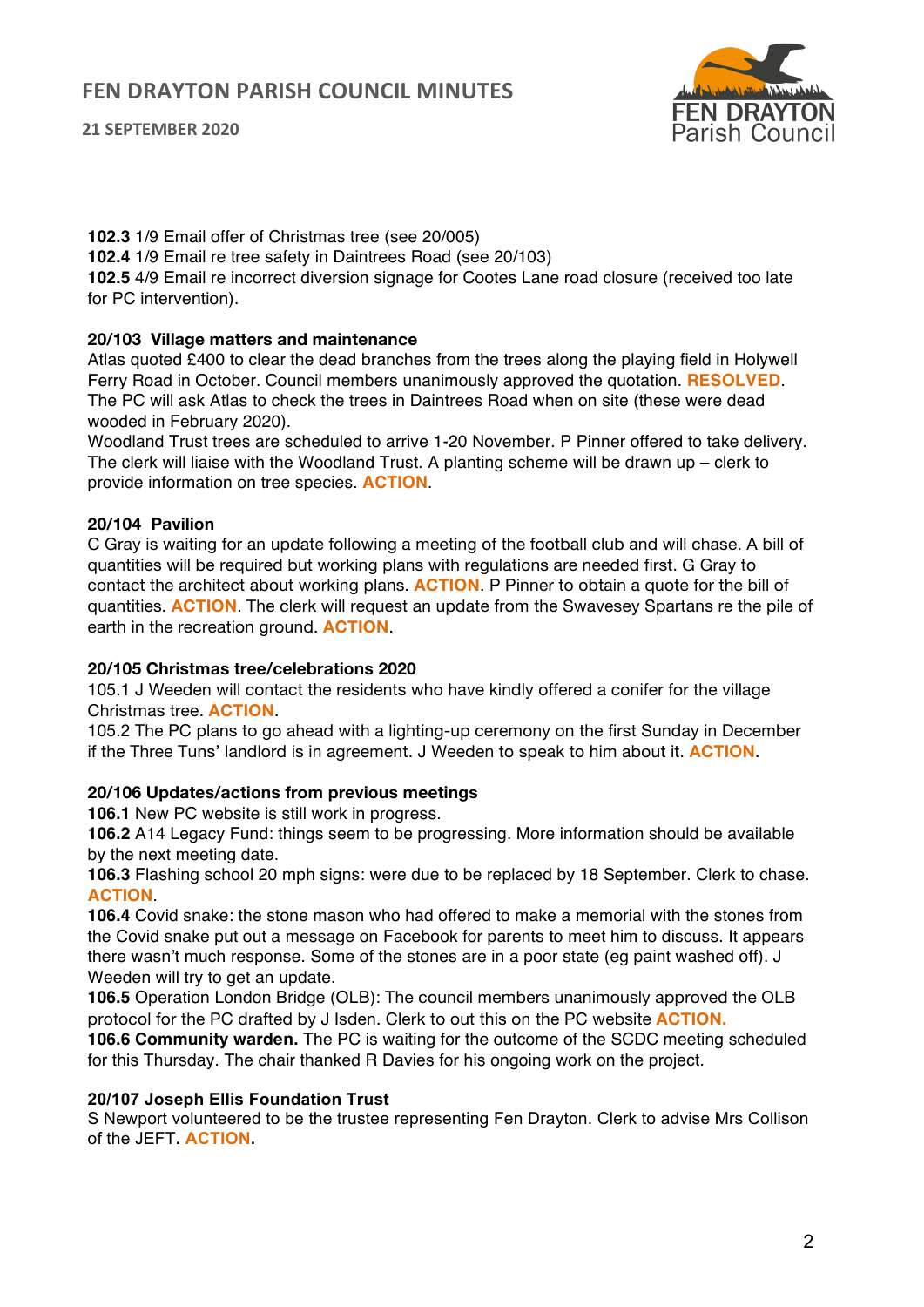

#### **20/108 Fen Drayton Focus**

The chair suggested that council members each submit a brief synopsis of any project they have in hand for the clerk to submit to the Fen Drayton Focus. Clerk to send out a reminder a week before the FDF copy deadline. **ACTION**.

#### **20/108 Planning applications New applications**

| 20/01356/FUL | Amendments to application. | Adj Green House, Cootes Lane |
|--------------|----------------------------|------------------------------|
| 20/03289/FUL | Erection of dwelling.      | 9 Mill Road                  |

#### **20/109 S106 for affordable housing**

There is a possibility of a small amount of S106 money from the affordable housing development. Council members to consider the best options to submit for a grant and forward them to the chair.

#### **20/110 Finances**

## *Business account Description Receipts Payments VAT* Opus Energy Street lighting July | 70.68 Y Arthur Ibbett Ltd Drive belt 12.76 Y G Parrish Clerk June pay 1994 122.93 HMRC Payroll liabilities | 272.00 C Burns Handyman June 1 480.00 Red Shoes Payroll admin Red Shoes Payroll admin Number 2016 SLCC Annual subscription 109.00 Opus Street lighting energy | 67.35 Y G Parrish Clerk July salary 1987.68 RH Landscapes Grass cutting (3 cuts) | 727.20 Y Royal Mail PO box rental  $\vert$  777.50 Y C Burns | Handyman July | 610.00 CCC Verge cutting refund 731.12 CCC Rosary junction LHI 1,500.00 Over FC Donation: pitch use 20.00 Opus Energy Street lighting August | 70.29 Y G Parrish Clerk August salary | 391.91 G Parrish Admin expenses 1 79.77 Y C Burns | Handyman August | 501.96 eon | Pavilion electricity | 30.83 Y

#### **JULY/AUGUST RECEIPTS & PAYMENTS**

The council members unanimously approved the monthly expenditure. **RESOLVED**.